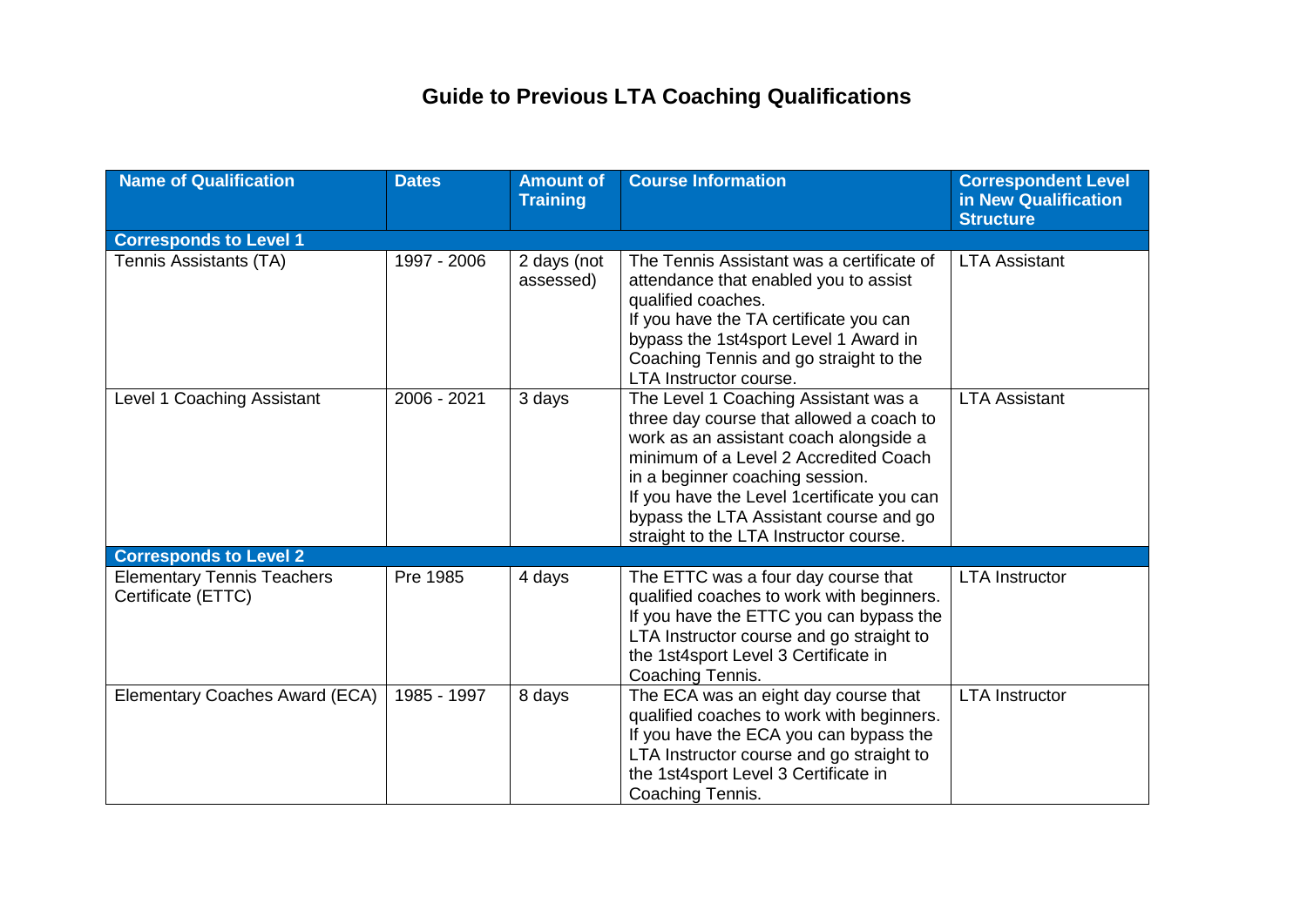| Level 2 Coaching Assistant               | 2006 - 2021 | 5 days  | The Level 2 Coaching Assistant was a<br>five day course that allowed a coach to<br>lead the delivery of group coaching<br>under the guidance of a minimum of an<br>Accredited or Accredited+ Level 3 coach.<br>If you have the Level 2 you can bypass<br>the LTA Instructor course and go straight<br>to the 1st4sport Level 3 Certificate in<br>Coaching Tennis. | <b>LTA Instructor</b> |  |  |  |
|------------------------------------------|-------------|---------|-------------------------------------------------------------------------------------------------------------------------------------------------------------------------------------------------------------------------------------------------------------------------------------------------------------------------------------------------------------------|-----------------------|--|--|--|
| <b>Corresponds to Level 3</b>            |             |         |                                                                                                                                                                                                                                                                                                                                                                   |                       |  |  |  |
| Development Coach Award (DCA)            | 1997 - 2008 | 12 days | DCA coaches were trained to deliver<br>group and individual lessons for<br>beginners and improvers.<br>If you have the DCA you can progress<br>straight to one of the LTA Level 4<br>qualifications.                                                                                                                                                              | Level 3               |  |  |  |
| <b>Corresponds to Level 4</b>            |             |         |                                                                                                                                                                                                                                                                                                                                                                   |                       |  |  |  |
| <b>Assistant Coach Award (ACA)</b>       | Pre 1983    | 8 days  | ACA coaches were trained to deliver<br>squads and individuals up to junior<br>County standard.<br>If you have the ACA you can progress<br>straight to one of the LTA Level 5<br>qualifications.                                                                                                                                                                   | Level 4               |  |  |  |
| Intermediate Coach Award (ICA)           | 1983 - 1992 | 8 days  | ICA coaches were trained to deliver<br>squads and individuals up to junior<br>County standard.<br>If you have the ICA you can progress<br>straight to one of the LTA Level 5<br>qualifications.                                                                                                                                                                   | Level 4               |  |  |  |
| Club Coach Award (CCA)                   | 1992 - 2008 | 12 days | CCA coaches were trained to deliver<br>group and individual lessons for juniors<br>of a county standard.<br>If you have the CCA you can progress<br>straight to one of the LTA Level 5<br>qualifications.                                                                                                                                                         | Level 4               |  |  |  |
| Club Coach Award (Performance)<br>(CCAP) | 2001 - 2006 | 12 days | For a period, the CCA specialised in<br>performance or development coaching.                                                                                                                                                                                                                                                                                      | Level 4               |  |  |  |